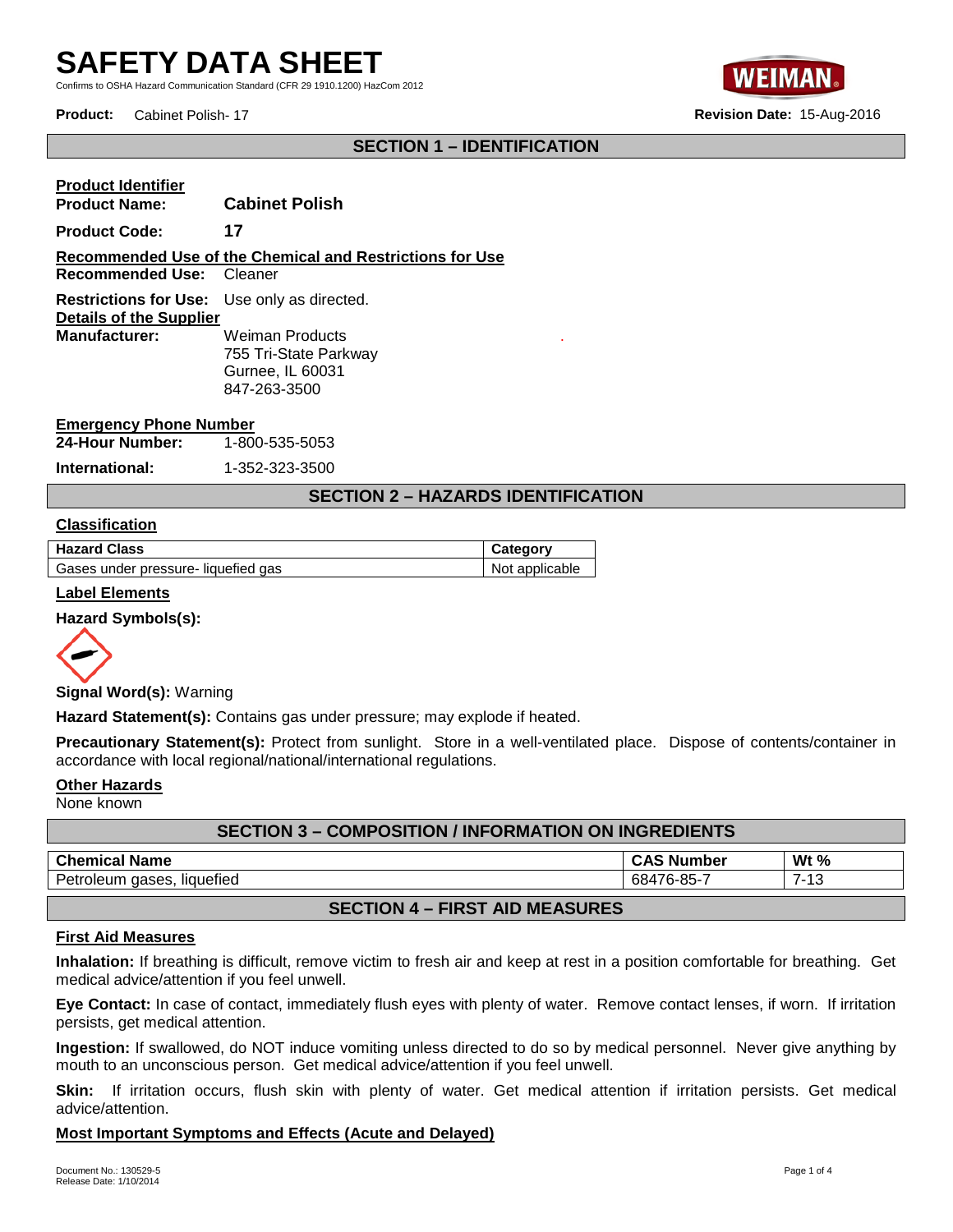Confirms to OSHA Hazard Communication Standard (CFR 29 1910.1200) HazCom 2012



**Product:** Cabinet Polish- 17 **Revision Date:** 15-Aug-2016

**Inhalation:** May cause irritation to respiratory tract.

**Eye Contact:** May cause eye irritation. Symptoms may include discomfort or pain, excess blinking and tear production, with possible redness and swelling.

**Ingestion:** May be harmful if swallowed. May cause stomach distress, nausea or vomiting.

**Skin:** May cause skin irritation. Symptoms include redness, drying, defatting and cracking of the skin. May cause an allergic skin reaction.

# **Indication of any Immediate Medical Attention and Special Treatment Needed**

**Note to Physician:** Treat symptomatically.

# **SECTION 5 – FIRE FIGHTING MEASURES**

# **Extinguishing Media**

**Suitable:** Treat for surrounding material.

**Unsuitable:** Do not use water jet.

## **Specific Hazards Arising from Chemical**

Pressurized container: May burst if heated. Products of combustion may include, and are not limited to oxides of carbon. No dangerous reaction known under conditions of normal use.

## **Protective Equipment and Precautions for Firefighters**

Keep upwind of fire. Wear full fire fighting turn-out gear (full Bunker gear) and respiratory protection (SCBA). Spilled material may present a slipping hazard.

# **SECTION 6 – ACCIDENTAL RELEASE MEASURES**

# **Personal Precautions, Protective Equipment, and Emergency Procedures**

**Personal Precautions:** Use personal protection in Section 8. Isolate the hazard area and deny entry to unnecessary and unprotected personnel. Eliminate every possible source of ignition.

**Environmental Precautions:** See Section 12 for ecological information.

## **Methods and Material for Containment and Cleaning Up**

Contain and/or absorb spill with inert material (e.g. sand, vermiculite), then place in a suitable container. Do not flush to sewer or allow to enter waterways. Use appropriate Personal Protective Equipment (PPE). Scoop up material and place in a disposal container. Provide ventilation.

# **SECTION 7 – HANDLING AND STORAGE**

## **Precautions for Safe Handling**

**Handling:** Avoid contact with skin and eyes. Avoid breathing dust/fume/gas/mist/vapors/spray. Do not swallow. Handle container with care. When using do not eat, drink, or smoke. Pressurized container. Do not pierce or burn, even after use.

**General Hygiene Advice:** Launder contaminated clothing before use. Wash hands before eating, drinking, or smoking.

# **Conditions for Safe Storage, Including any Incompatibilities**

**Storage Conditions:** Keep out of the reach of children. Store away from direct sunlight or other heat source. Store in a well-ventilated place.

**Incompatible Materials:** None known.

# **SECTION 8 – EXPOSURE CONTROLS/PERSONAL PROTECTION**

# **Control Parameters**

## **Exposure Guidelines:**

None

## **Appropriate Engineering Controls**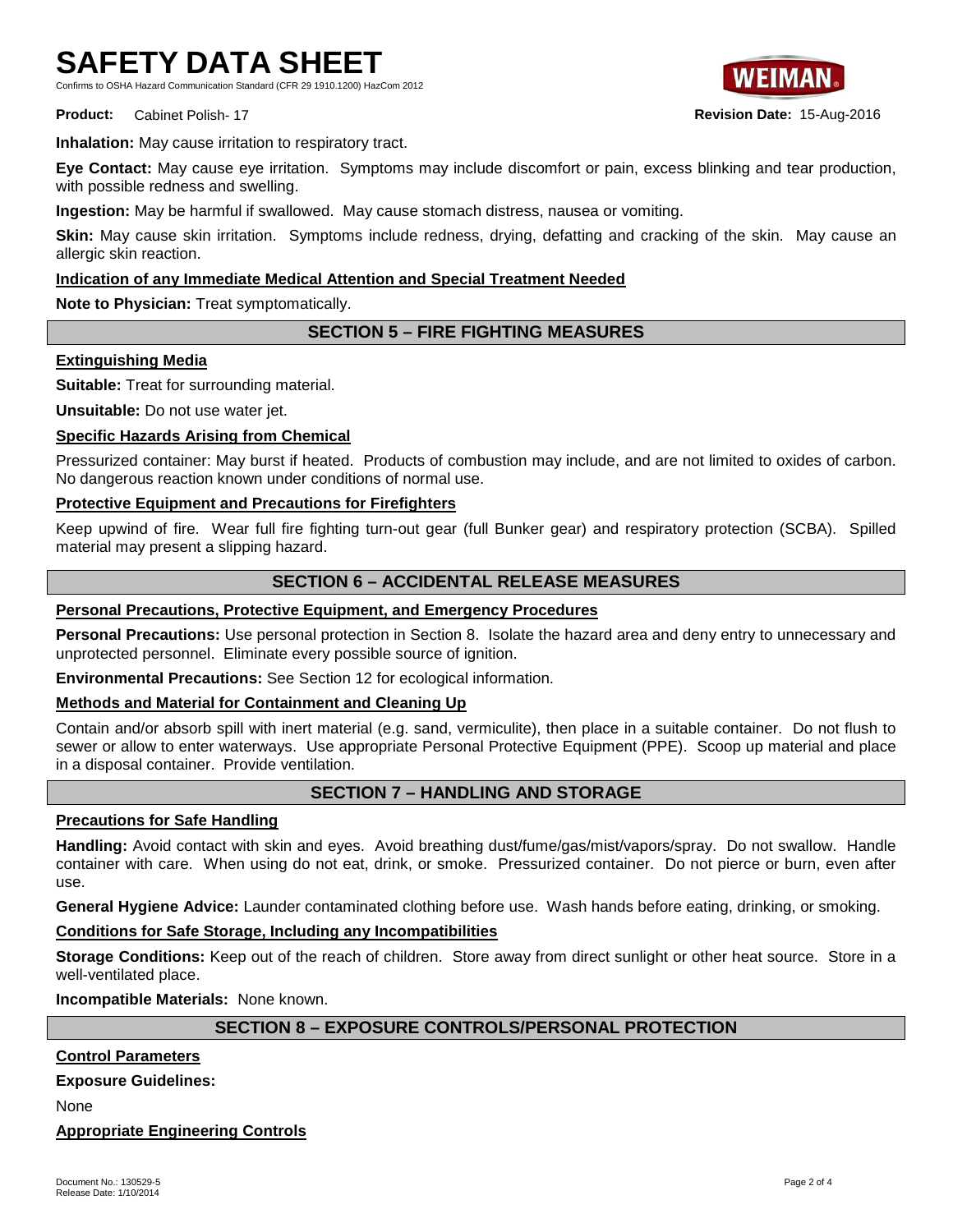Standard (CER 29 1910 1200) HazCom 2012



**Product:** Cabinet Polish- 17 **Revision Date:** 15-Aug-2016

Use ventilation adequate to keep exposures (airborne levels of dust, fume, vapor, etc.) below recommended exposure limits.

# **Individual Protection Measures**

**Respiratory Protection:** None necessary under normal conditions of use. In case of insufficient ventilation, wear suitable respiratory equipment. Respirator selection must be based on known or anticipated exposure levels, the hazards of the product and the safe working limits of the selected respirator.

**Skin and Body Protection:** Wear suitable protective clothing.

**Eye/Face Protection:** Safety glasses or goggles are recommended when using product.

**General Work/Hygienic Practices:** Handle in accordance with good industrial hygiene and safety practice.

# **SECTION 9 – PHYSICAL AND CHEMICAL PROPERTIES**

**Appearance:** Gas/pressurized off-white cream

**Odor:** Honey-almond

**Odor threshold:** Not determined

**pH:** 8.7

**Melting point/freezing point:** Not determined

**Initial boiling point and boiling range:** Not determined

**Flash point:** Not determined

**Evaporation rate:** Not determined

**Flammability (solid, gas):** Not flammable

**Upper/lower flammability or explosive limits:** Not determined

**Vapor pressure:** Not determined

**Vapor density:** Not determined

**Relative density:** 0.98

**Solubility(ies):** Not determined

**Partition coefficient (n-octanol/water):** Not determined

**Auto-ignition temperature:** Not determined

**Decomposition temperature:** Not determined

**Viscosity:** 743 cP

# **SECTION 10 – STABILITY AND REACTIVITY**

**Reactivity:** No dangerous reaction known under normal conditions of use.

**Chemical stability:** Stable under recommended storage conditions. Contains gas under pressure, may explode if heated.

**Possibility of hazardous reactions:** No dangerous reaction known under conditions of normal use.

**Conditions to avoid:** Heat.

**Incompatible materials:** None known.

**Hazardous decomposition products:** May include and are not limited to: oxides of carbon.

# **SECTION 11 - TOXICOLOGICAL INFORMATION**

# **Information on Toxicological Effects**

**Likely Routes of Exposure:** Inhalation, skin contact, eye contact, ingestion

# **Information Related to Physical, Chemical, and Toxicological Effects**

See section 4 of this SDS.